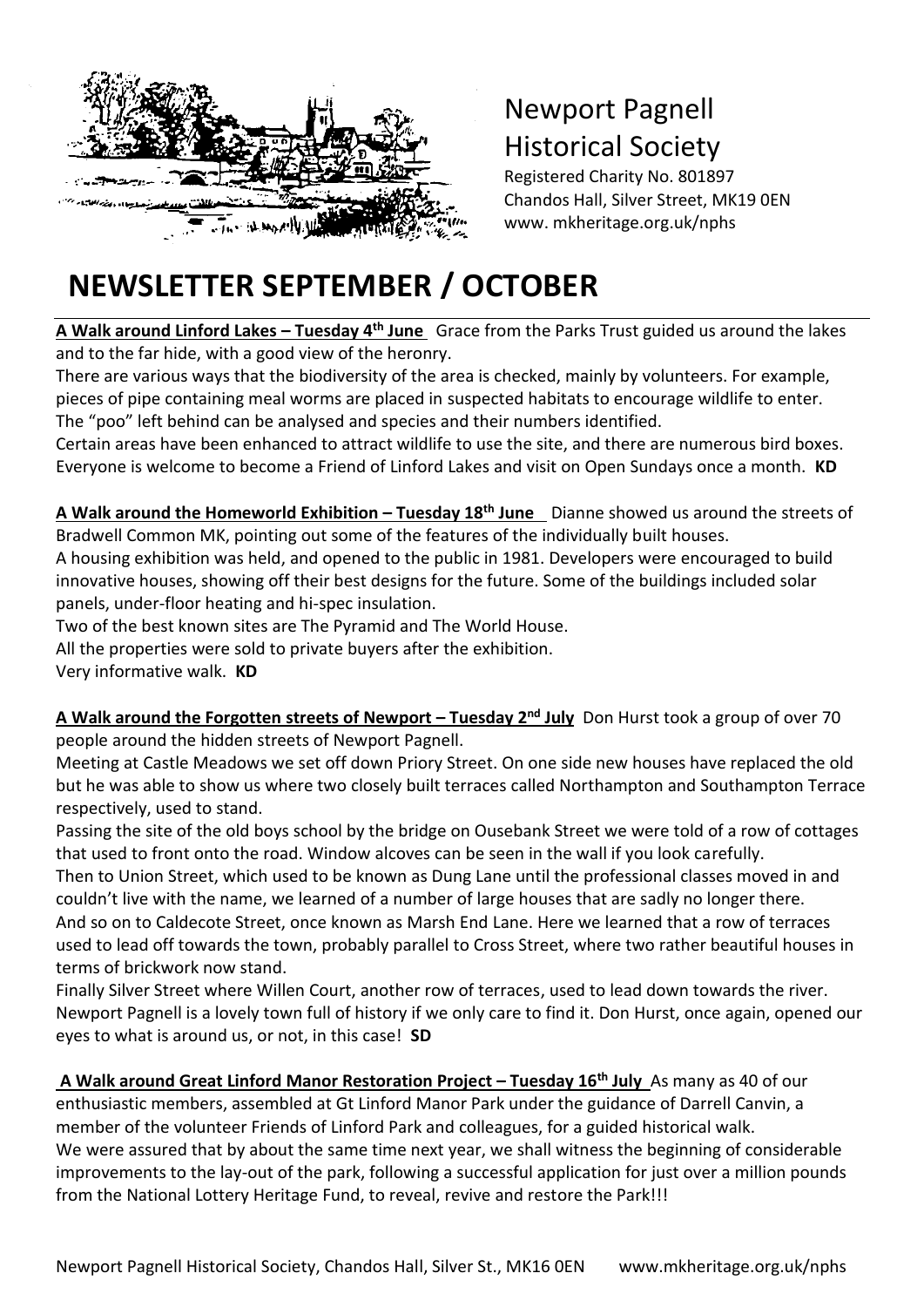We were informed that the Park originates from the 17<sup>th</sup> century, when London businessman, Sir William Pritchard, decided to use his wealth to create a country park. This was a popular means of investing and demonstrating status at that time! He later became Lord Mayor of London. The Park was extended by his relatives, the Uthwatts; and then the Baileys.

It was interesting to note that false windows had been installed at one section of the building, to make the house look more grand; whilst avoiding an increase in window tax!!

Across from the Manor were elegant stables, built to look like houses.

It was mentioned that the original approach to the Manor was typically 'grand' but when houses were built nearby, for ordinary people, more structures were placed within the Manor grounds to shield the 'Lord', and his guests, from the 'riff-raff' (the guides words, and certainly not mine). The Manor House itself, is still privately owned.

We were told that in the private, walled garden, within the immediate grounds of the Manor House, an inspiring and varied collection of plants flourish.

Apparently, the views from the Manor grounds were once incredibly impressive**.** We were also taken to a site where a variety of attractive and exotic trees were planted. But as they were too hastily grouped closely together, they too are scheduled to be up-rooted and replanted more professionally and appropriately, than hitherto.

The Water Gardens fed from a natural spring and their surroundings, are also due to be cleaned and restored to their former glory; thus enabling some of the original views to be re-created.

We were shown a selection of ancient buildings. Including a school-house that was created for the education of local boys; and six alms-houses, to accommodate unmarried poor people. These are now part of the Milton Keynes Arts Centre.

The park surrounds the ancient village church of St Andrews, dating from the 13th Century. There are memorials within the Church to Sir William Pritchard and his successors associated with the history of the Park and the Manor.

**\_\_\_\_\_\_\_\_\_\_\_\_\_\_\_\_\_\_\_\_\_\_\_\_\_\_\_\_\_\_\_\_\_\_\_\_\_\_\_\_\_\_\_\_\_\_\_\_\_\_\_\_\_\_\_\_\_\_\_\_\_\_\_\_\_\_\_\_\_\_\_\_\_\_\_\_\_\_\_\_\_\_\_\_\_\_**

I believe it would be correct to say, that we found this tour particularly interesting. **BB**

#### **MUSEUM AT CHANDOS HALL**

#### **MUSEUM OPEING TIMES**

|                                 | Saturday 14 <sup>th</sup> September |
|---------------------------------|-------------------------------------|
|                                 | Sunday 15 <sup>th</sup> September   |
|                                 | Saturday 21st September             |
|                                 | Sunday 22 <sup>nd</sup> September   |
| Sunday 27 <sup>th</sup> October |                                     |

Heritage Open Days  $1pm - 4pm$ Heritage Open Days  $1pm - 4pm$ Heritage Open Days 1pm – 4pm Heritage Open Days 1pm – 4pm

 $2pm - 4pm$ 

**MUSEUM NEWS** A new back door has been fitted at the Museum. The old door had become very dilapidated and no longer secure. We had several quotes and decided for go with Wilford and Dean. A local firm who came highly recommended. Being an old building, standard doors wouldn't fit, so a bespoke door had to be made. We are very pleased with the result.

**\_\_\_\_\_\_\_\_\_\_\_\_\_\_\_\_\_\_\_\_\_\_\_\_\_\_\_\_\_\_\_\_\_\_\_\_\_\_\_\_\_\_\_\_\_\_\_\_\_\_\_\_\_\_\_\_\_\_\_\_\_\_\_\_\_\_\_\_\_\_\_\_\_\_\_\_\_\_\_\_\_\_\_\_\_\_**

#### **FORTH COMING EVENTS**

Tuesday 1<sup>st</sup> October

Tuesday 3<sup>rd</sup> September Presentation of Photographs **Property Conduct** Don Hurst Tuesday 17<sup>th</sup> September Lost Language of Headstones Kevin Varty Our Changing Wildlife Chris Ward Tuesday 15<sup>th</sup> October Cropredy Bridge Controller Cropredy Bridge Geoff Morris Tuesday 5<sup>th</sup> November **The Diarist The State Communisty Communist** Julian Hunt